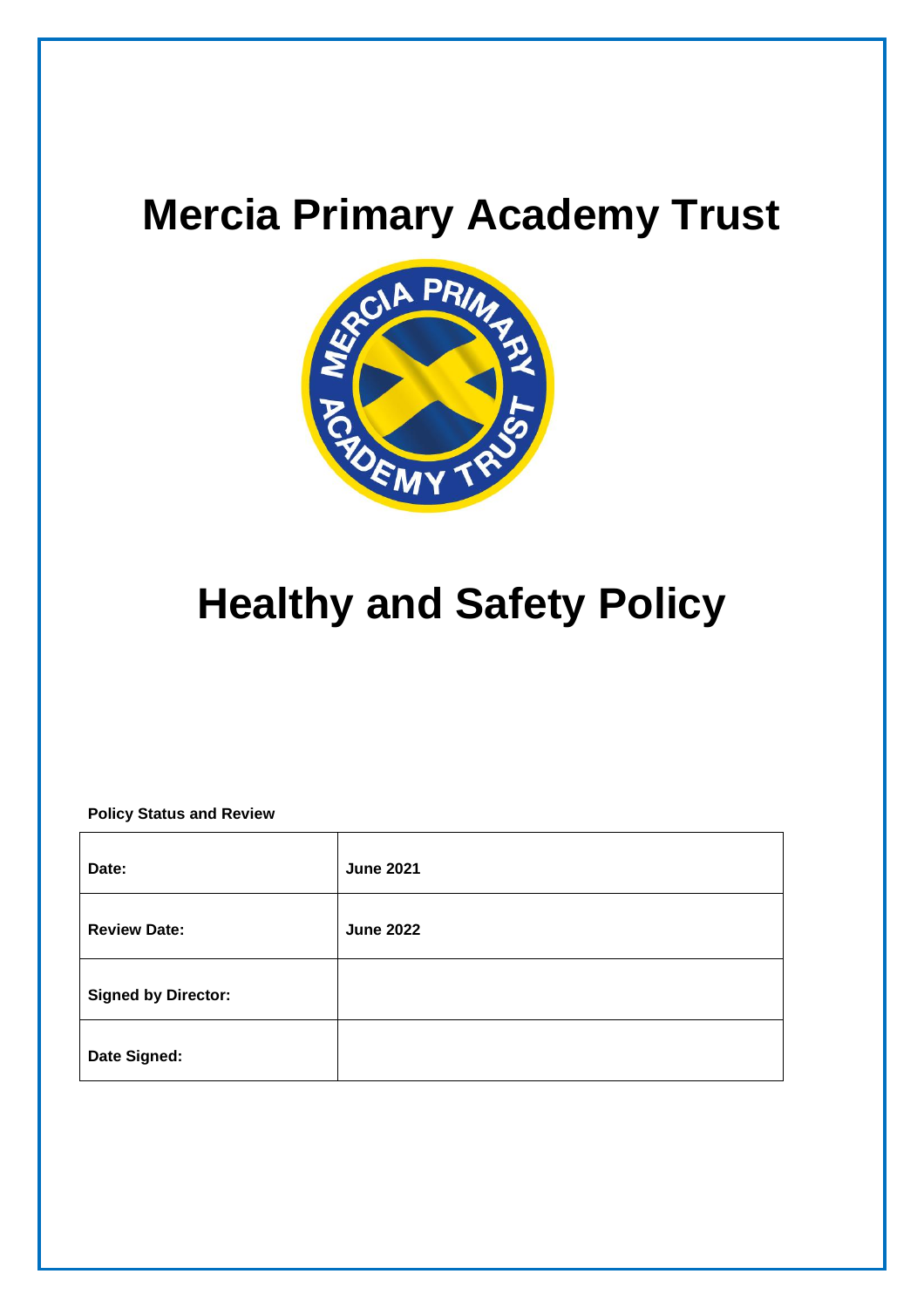# **Contents**

| Appendix 3. Recommended absence period for preventing the spread of infection 15 |  |
|----------------------------------------------------------------------------------|--|
|                                                                                  |  |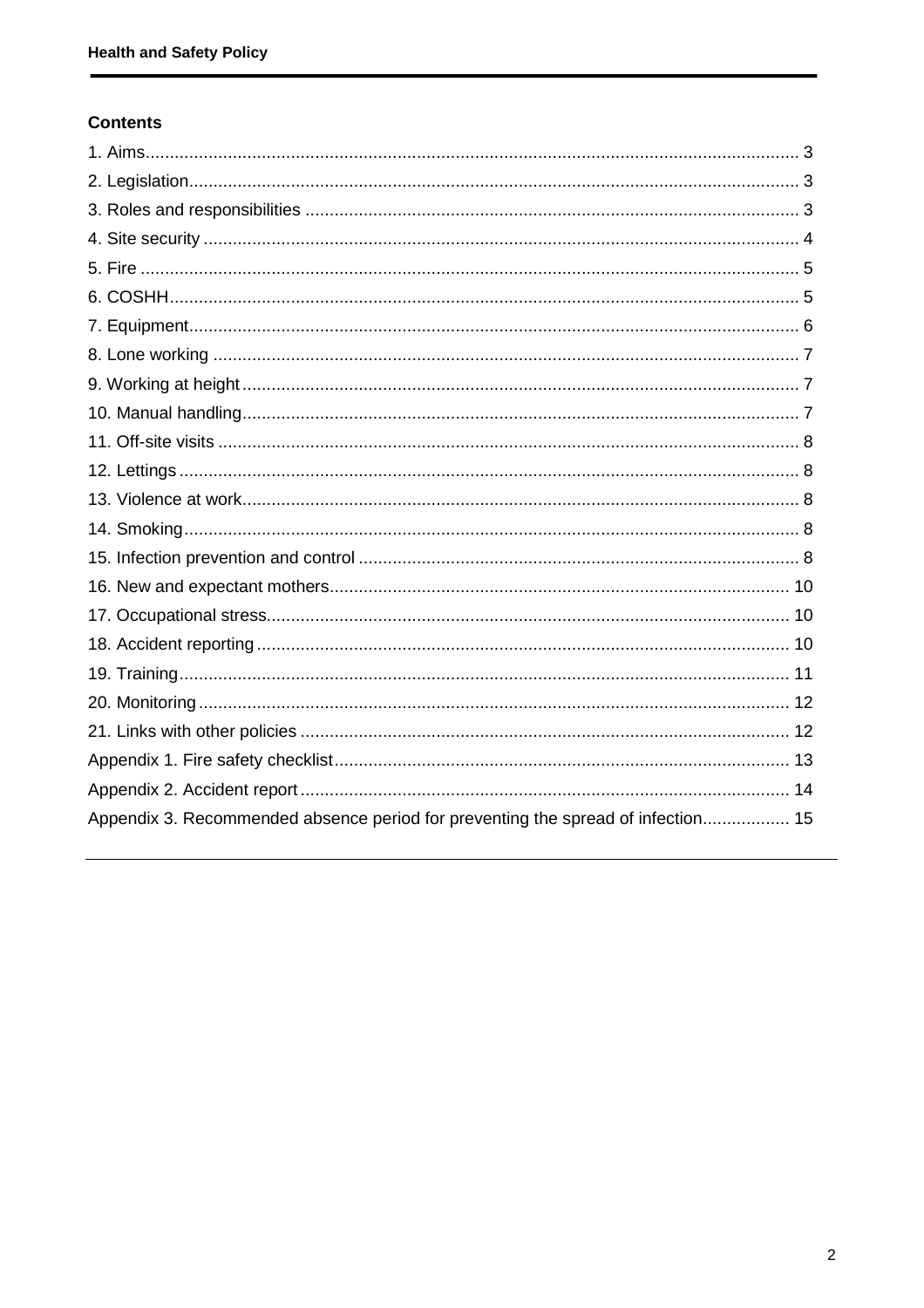# **1. Aims**

Our school aims to:

- Provide and maintain a safe and healthy environment
- Establish and maintain safe working procedures amongst staff, pupils and all visitors to the school site
- Have robust procedures in place in case of emergencies
- Ensure that the premises and equipment are maintained safely, and are regularly inspected

# **2. Legislation**

This policy is based on advice from the Department for Education on [health and safety in schools](https://www.gov.uk/government/publications/health-and-safety-advice-for-schools) and the following legislation:

- [The Health and Safety at Work etc. Act 1974,](http://www.legislation.gov.uk/ukpga/1974/37) which sets out the general duties employers have towards employees and duties relating to lettings
- [The Management of Health and Safety at Work Regulations 1992,](http://www.legislation.gov.uk/uksi/1992/2051/regulation/3/made) which require employers to make an assessment of the risks to the health and safety of their employees
- [The Management of Health and Safety at Work Regulations 1999,](http://www.legislation.gov.uk/uksi/1999/3242/contents/made) which require employers to carry out risk assessments, make arrangements to implement necessary measures, and arrange for appropriate information and training
- [The Control of Substances Hazardous to Health Regulations 2002,](http://www.legislation.gov.uk/uksi/2002/2677/contents/made) which require employers to control substances that are hazardous to health
- [The Reporting of Injuries, Diseases and Dangerous Occurrences Regulations](http://www.legislation.gov.uk/uksi/2013/1471/schedule/1/paragraph/1/made) (RIDDOR) [2013,](http://www.legislation.gov.uk/uksi/2013/1471/schedule/1/paragraph/1/made) which state that some accidents must be reported to the Health and Safety Executive and set out the timeframe for this and how long records of such accidents must be kept
- [The Health and Safety \(Display Screen Equipment\) Regulations 1992,](http://www.legislation.gov.uk/uksi/1992/2792/contents/made) which require employers to carry out digital screen equipment assessments and states users' entitlement to an eyesight test
- [The Gas Safety \(Installation and Use\) Regulations 1998,](http://www.legislation.gov.uk/uksi/1998/2451/regulation/4/made) which require work on gas fittings to be carried out by someone on the Gas Safe Register
- [The Regulatory Reform \(Fire Safety\) Order 2005,](http://www.legislation.gov.uk/uksi/2005/1541/part/2/made) which requires employers to take general fire precautions to ensure the safety of their staff
- [The Work at Height Regulations 2005,](http://www.legislation.gov.uk/uksi/2005/735/contents/made) which requires employers to protect their staff from falls from height

The school follows [national guidance published by Public Health England](https://www.gov.uk/government/uploads/system/uploads/attachment_data/file/522337/Guidance_on_infection_control_in_schools.pdf) when responding to infection control issues.

This policy complies with our funding agreement and articles of association.

## **3. Roles and responsibilities**

## **3.1 The governing board**

The governing board has ultimate responsibility for health and safety matters in the school, but will delegate day-to-day responsibility to the Headteacher.

The governing board has a duty to take reasonable steps to ensure that staff and pupils are not exposed to risks to their health and safety. This applies to activities on or off the school premises.

Mercia Primary Academy Trust as the employer also has a duty to:

- Assess the risks to staff and others affected by school activities in order to identify and introduce the health and safety measures necessary to manage those risks
- Inform employees about risks and the measures in place to manage them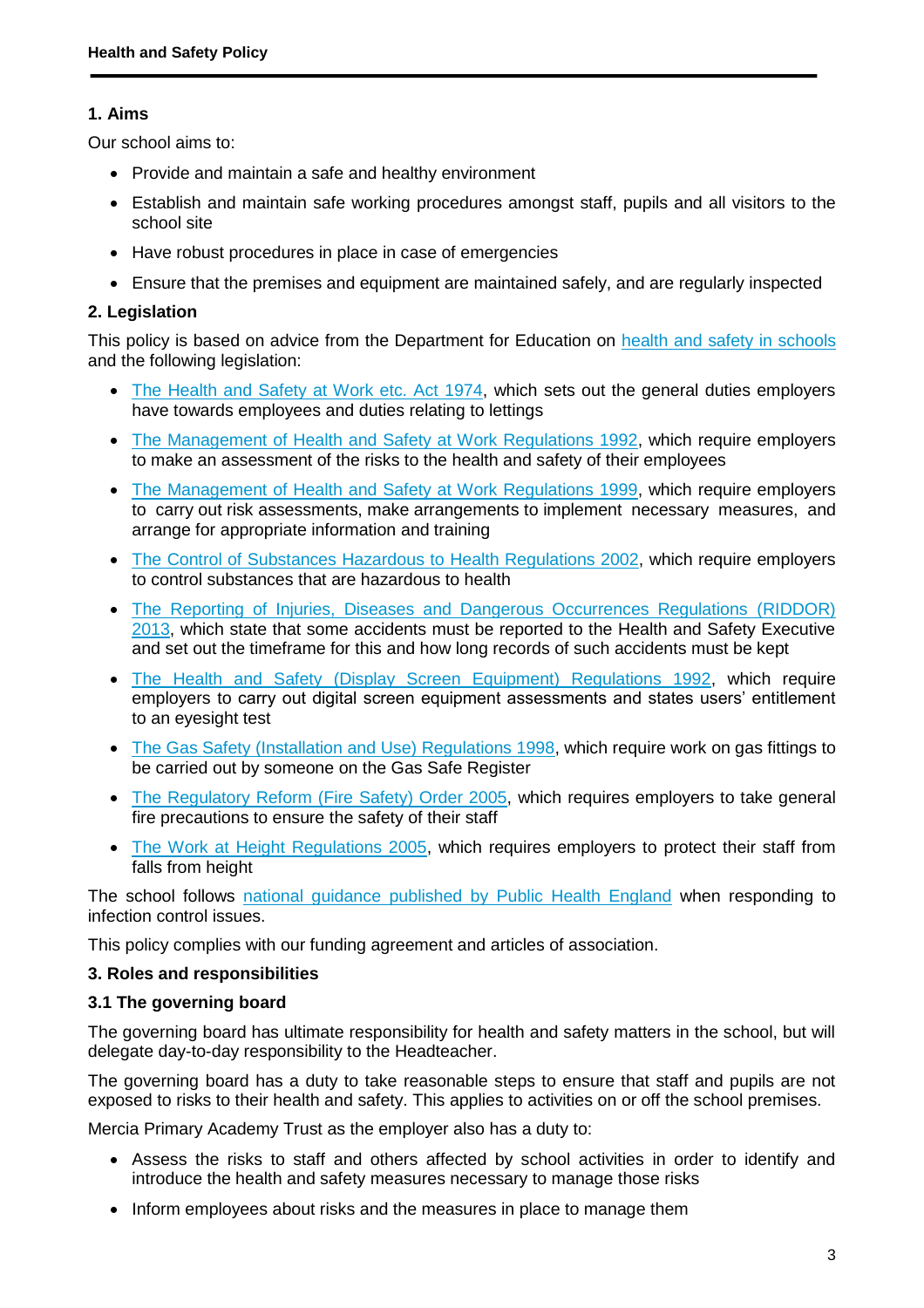Ensure that adequate health and safety training is provided

#### **3.2 Headteacher**

The Headteacher is responsible for health and safety day-to-day. This involves:

- Implementing the health and safety policy
- Ensuring there is enough staff to safely supervise pupils
- Ensuring that the school building and premises are safe and regularly inspected
- Providing adequate training for school staff
- Reporting to the governing board on health and safety matters
- Ensuring appropriate evacuation procedures are in place and regular fire drills are held
- Ensuring that in their absence, health and safety responsibilities are delegated to another member of staff
- Ensuring all risk assessments are completed and reviewed
- Monitoring cleaning contracts, and ensuring cleaners are appropriately trained and have access to personal protective equipment, where necessary

In the Headteacher's absence, the SLT assumes the above day-to-day health and safety responsibilities.

#### **3.3 Health and safety lead**

The nominated health and safety lead is Richard Lane, Headteacher.

#### **3.4 Staff**

School staff have a duty to take care of pupils in the same way that a prudent parent would do so.

Staff will:

- Take reasonable care of their own health and safety and that of others who may be affected by what they do at work
- Co-operate with the school on health and safety matters
- Work in accordance with training and instructions
- Inform the appropriate person of any work situation representing a serious and immediate danger so that remedial action can be taken
- Model safe and hygienic practice for pupils
- Understand emergency evacuation procedures and feel confident in implementing them

#### **3.5 Pupils and parents**

Pupils and parents are responsible for following the school's health and safety advice, on-site and off-site, and for reporting any health and safety incidents to a member of staff.

#### **3.6 Contractors**

Contractors will agree health and safety practices with the Headteacher before starting work. Before work begins the contractor will provide evidence that they have completed an adequate risk assessment of all their planned work.

#### **4. Site security**

Site manager, Health & Safety Supervisor is responsible for the security of the school site in and out of school hours. They are responsible for visual inspections of the site, and for the intruder and fire alarm systems.

Site Managers support the additional key holders for the opening and closing of MPAT sites.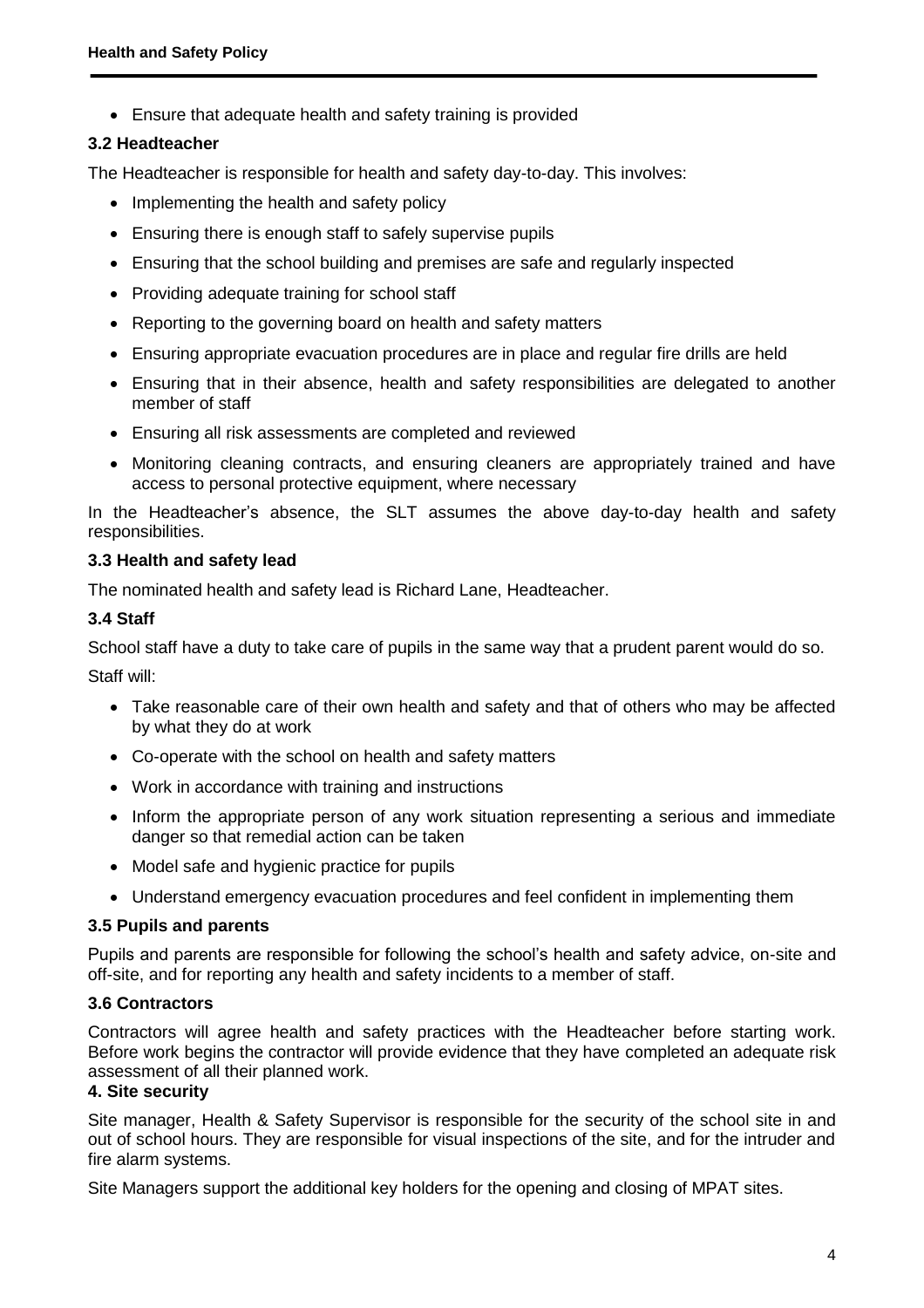# **5. Fire**

Emergency exits, assembly points and assembly point instructions are clearly identified by safety signs and notices. Fire risk assessment of the premises will be reviewed regularly.

Emergency evacuations are practised at least once a term.

The fire alarm is a loud continuous bell.

Fire alarm testing will take place weekly.

New staff will be trained in fire safety and all staff and pupils will be made aware of any new fire risks.

In the event of a fire:

- The alarm will be raised immediately by whoever discovers the fire and emergency services contacted. Evacuation procedures will also begin immediately
- Fire extinguishers may be used by staff only, and only then if staff are trained in how to operate them and are confident they can use them without putting themselves or others at risk
- Staff and pupils will congregate at the assembly points
- Class teachers will take a register of pupils, which will then be checked against the attendance register of that day
- The Office Manager will take a register of all staff
- Staff and pupils will remain outside the building until the emergency services say it is safe to re-enter

The school will have special arrangements in place for the evacuation of people with mobility needs and fire risk assessments will also pay particular attention to those with disabilities.

A fire safety checklist can be found in appendix 1.

#### **6. COSHH**

Schools are required to control hazardous substances, which can take many forms, including:

- Chemicals
- Products containing chemicals
- Fumes
- Dusts
- Vapours
- Mists
- Gases and asphyxiating gases
- Germs that cause diseases, such as leptospirosis or legionnaires disease

Control of substances hazardous to health (COSHH) risk assessments are completed by the Headteacher/health & safety supervisor and circulated to all employees who work with hazardous substances. Staff will also be provided with protective equipment, where necessary.

Our staff use and store hazardous products in accordance with instructions on the product label. All hazardous products are kept in their original containers, with clear labelling and product information.

Any hazardous products are disposed of in accordance with specific disposal procedures.

Emergency procedures, including procedures for dealing with spillages, are displayed near where hazardous products are stored and in areas where they are routinely used.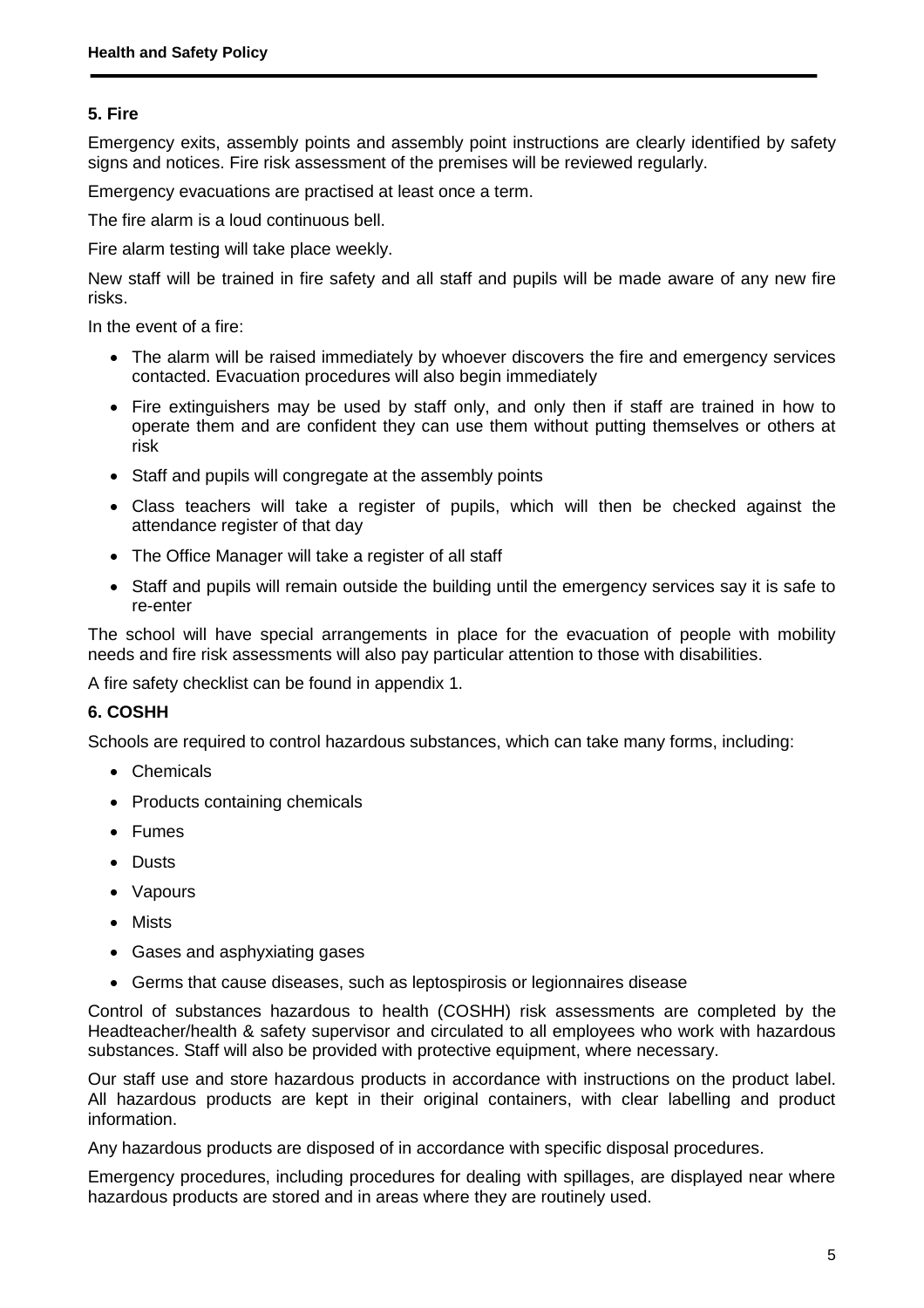#### **6.1 Gas safety**

- Installation, maintenance and repair of gas appliances and fittings will be carried out by a competent Gas Safe registered engineer
- Gas pipework, appliances and flues are regularly maintained
- All rooms with gas appliances are checked to ensure that they have adequate ventilation

#### **6.2 Legionella**

- A water risk assessment will be completed annually by the site manager. The site manager is responsible for ensuring that the identified operational controls are conducted and recorded in the school's water log book
- This risk assessment will be reviewed every year and when significant changes have occurred to the water system and/or building footprint
- The risks from legionella are mitigated by the following:

temperature checks, heating of water, disinfection of showers, regular checks

#### **6.3 Asbestos**

- Staff are briefed on the hazards of asbestos, the location of any asbestos in the school and the action to take if they suspect they have disturbed it
- Arrangements are in place to ensure that contractors are made aware of any asbestos on the premises and that it is not disturbed by their work
- Contractors will be advised that if they discover material which they suspect could be asbestos, they will stop work immediately until the area is declared safe
- A record is kept of the location of asbestos that has been found on the school site

#### **7. Equipment**

- All equipment and machinery is maintained in accordance with the manufacturer's instructions. In addition, maintenance schedules outline when extra checks should take place
- When new equipment is purchased, it is checked to ensure that it meets appropriate educational standards
- All equipment is stored in the appropriate storage containers and areas. All containers are labelled with the correct hazard sign and contents

#### **7.1 Electrical equipment**

- All staff are responsible for ensuring that they use and handle electrical equipment sensibly and safely
- Any pupil or volunteer who handles electrical appliances does so under the supervision of the member of staff who so directs them
- Any potential hazards will be reported to the Headteacher immediately
- Permanently installed electrical equipment is connected through a dedicated isolator switch and adequately earthed
- Only trained staff members can check plugs
- Where necessary a portable appliance test (PAT) will be carried out by a competent person
- All isolators switches are clearly marked to identify their machine
- Electrical apparatus and connections will not be touched by wet hands and will only be used in dry conditions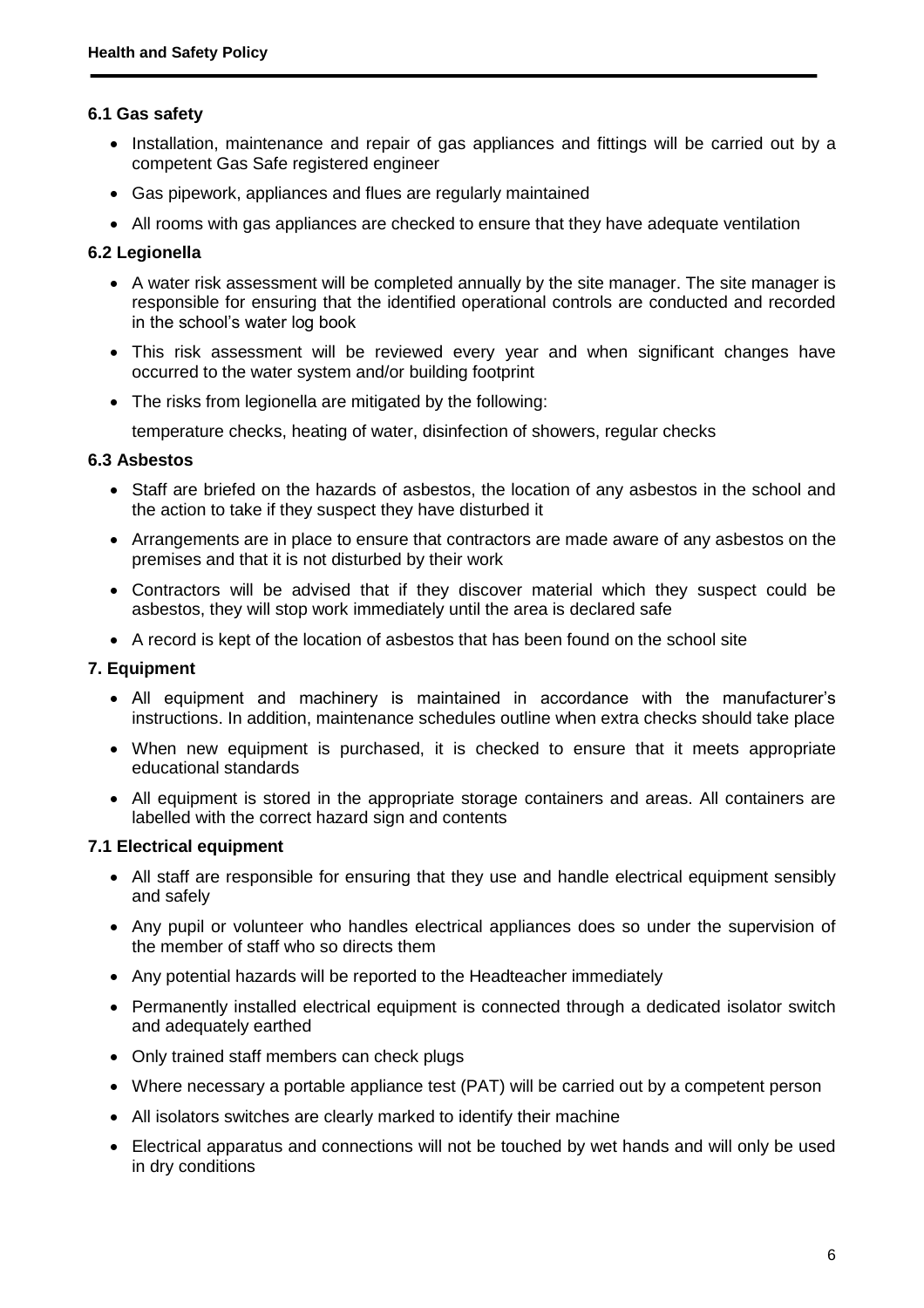• Maintenance, repair, installation and disconnection work associated with permanently installed or portable electrical equipment is only carried out by a competent person

#### **7.2 PE equipment**

- Pupils are taught how to carry out and set up PE equipment safely and efficiently. Staff check that equipment is set up safely
- Any concerns about the condition of the hall floor or other apparatus will be reported to the health & safety supervisor.

#### **7.3 Display screen equipment**

- All staff who use computers daily as a significant part of their normal work have a display screen equipment (DSE) assessment carried out. 'Significant' is taken to be continuous/near continuous spells of an hour or more at a time
- Staff identified as DSE users are entitled to an eyesight test for DSE use upon request, and at regular intervals thereafter, by a qualified optician (and corrective glasses provided if required specifically for DSE use)

#### **8. Lone working**

Lone working may include:

- Late working
- Home or site visits
- Weekend working
- Site manager duties
- Site cleaning duties
- Working in a single occupancy office

Potentially dangerous activities, such as those where there is a risk of falling from height, will not be undertaken when working alone. If there are any doubts about the task to be performed, then the task will be postponed until other staff members are available.

If lone working is to be undertaken, a colleague, friend or family member will be informed about where the member of staff is and when they are likely to return.

The lone worker will ensure that they are medically fit to work alone.

#### **9. Working at height**

We will ensure that work is properly planned, supervised and carried out by competent people with the skills, knowledge and experience to do the work.

In addition:

- The health & safety supervisor/handyman retains ladders for working at height
- Pupils are prohibited from using ladders
- Staff will wear appropriate footwear and clothing when using ladders
- Contractors are expected to provide their own ladders for working at height
- Before using a ladder, staff are expected to conduct a visual inspection to ensure its safety
- Access to high levels, such as roofs, is only permitted by trained persons

#### **10. Manual handling**

It is up to individuals to determine whether they are fit to lift or move equipment and furniture. If an individual feels that to lift an item could result in injury or exacerbate an existing condition, they will ask for assistance.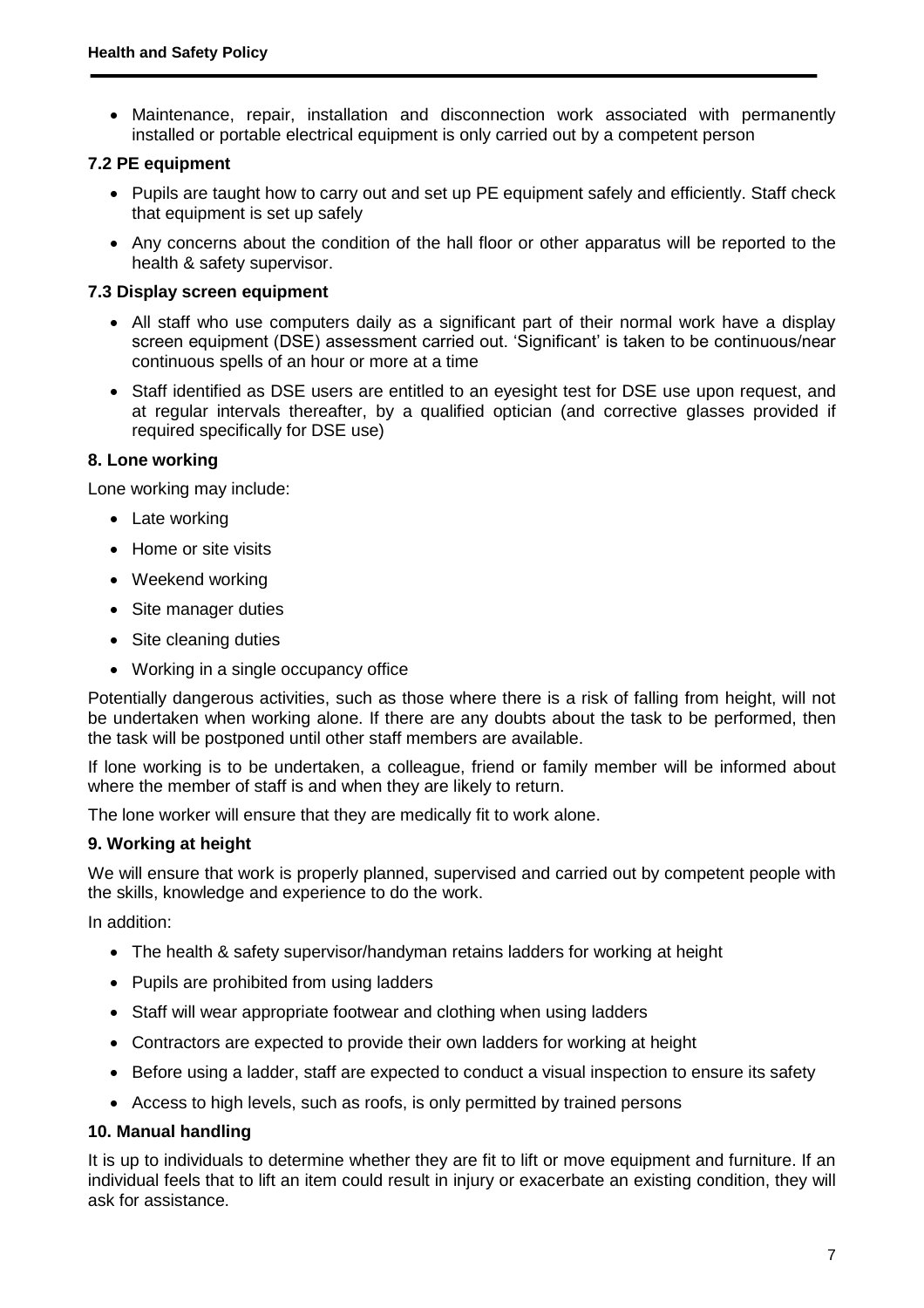The school will ensure that proper mechanical aids and lifting equipment are available in school, and that staff are trained in how to use them safely.

Staff and pupils are expected to use the following basic manual handling procedure:

- Plan the lift and assess the load. If it is awkward or heavy, use a mechanical aid, such as a trolley, or ask another person to help
- Take the more direct route that is clear from obstruction and is as flat as possible
- Ensure the area where you plan to offload the load is clear
- When lifting, bend your knees and keep your back straight, feet apart and angled out. Ensure the load is held close to the body and firmly. Lift smoothly and slowly and avoid twisting, stretching and reaching where practicable

#### **11. Off-site visits**

When taking pupils off the school premises, we will ensure that:

- Risk assessments will be completed where off-site visits and activities require them
- All off-site visits are appropriately staffed
- Staff will take a school mobile phone, a portable first aid kit, information about the specific medical needs of pupils along with the parents' contact details
- There will always be at least one first aider on school trips and visits
- For Early years, there will always be at least one first aider with a current paediatric first aid certificate on school trips and visits, as required by the statutory framework for the Early Years Foundation Stage.

#### **12. Lettings**

This policy applies to lettings. Those who hire any aspect of the school site or any facilities will be made aware of the content of the school's health and safety policy, and will have responsibility for complying with it.

#### **13. Violence at work**

We believe that staff should not be in any danger at work, and will not tolerate violent or threatening behaviour towards our staff.

All staff will report any incidents of aggression or violence (or near misses) directed to themselves to their line manager/Headteacher immediately. This applies to violence from pupils, visitors or other staff.

#### **14. Smoking**

Smoking is not permitted anywhere on the school premises.

#### **15. Infection prevention and control**

We follow national guidance published by Public Health England (PHE) when responding to infection control issues. We will encourage staff and pupils to follow this good hygiene practice, outlined below, where applicable.

#### **15.1 Handwashing**

- Wash hands with liquid soup and warm water, and dry with paper towels
- Always wash hands after using the toilet, before eating or handling food, and after handling animals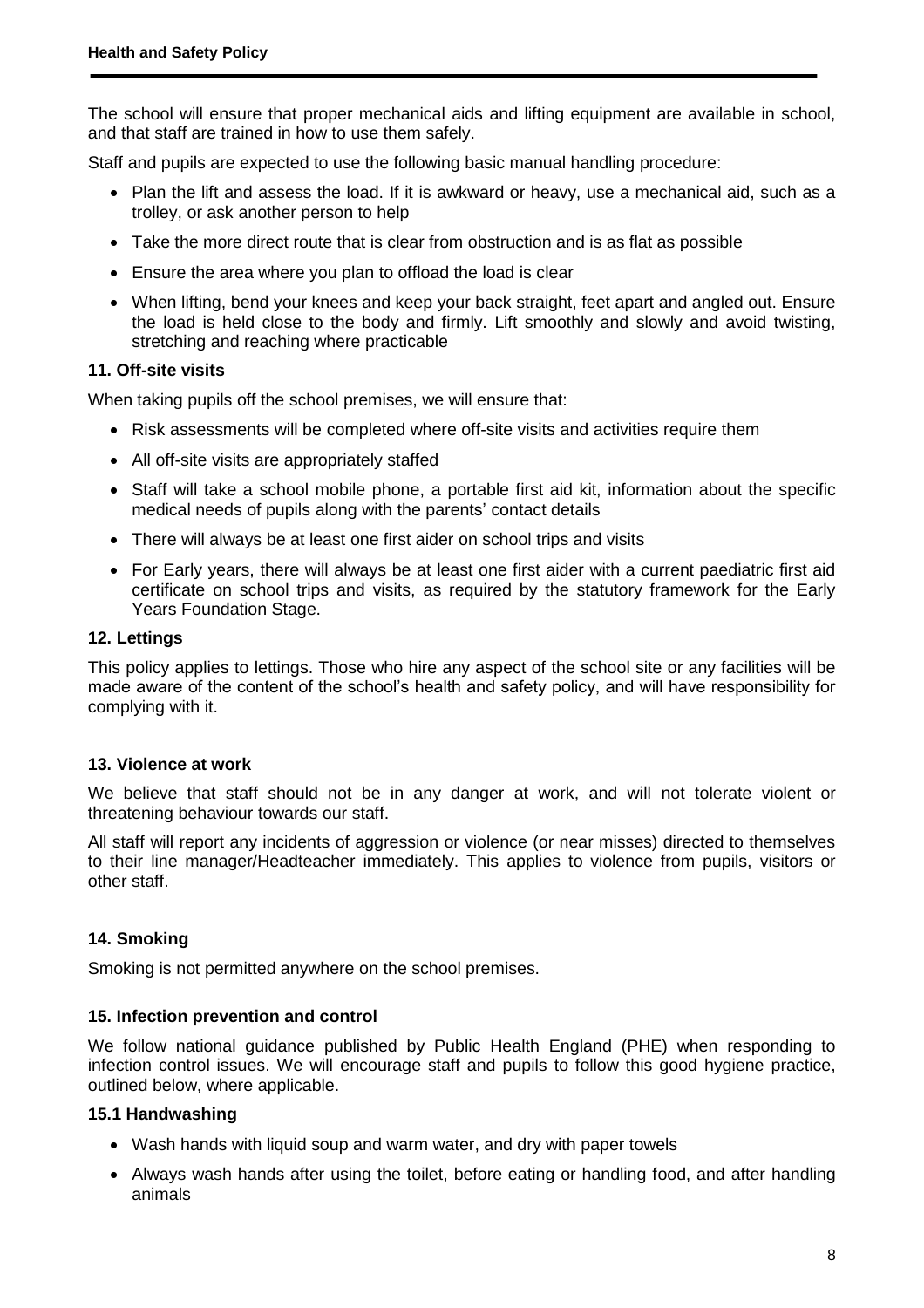Cover all cuts and abrasions with waterproof dressings

#### **15.2 Coughing and sneezing**

- Cover mouth and nose with a tissue
- Wash hands after using or disposing of tissues
- Spitting is discouraged

#### **15.3 Personal protective equipment**

- Wear disposable non-powdered vinyl or latex-free CE-marked gloves and disposable plastic aprons where there is a risk of splashing or contamination with blood/body fluids (for example, nappy or pad changing)
- Wear goggles if there is a risk of splashing to the face
- Use the correct personal protective equipment when handling cleaning chemicals

#### **15.4 Cleaning of the environment**

• Clean the environment, including toys and equipment, frequently and thoroughly

#### **15.5 Cleaning of blood and body fluid spillages**

- Clean up all spillages of blood, faeces, saliva, vomit, nasal and eye discharges immediately and wear personal protective equipment
- When spillages occur, clean using a product that combines both a detergent and a disinfectant and use as per manufacturer's instructions. Ensure it is effective against bacteria and viruses and suitable for use on the affected surface
- Never use mops for cleaning up blood and body fluid spillages use disposable paper towels and discard clinical waste as described below
- Make spillage kits available for blood spills

#### **15.6 Laundry**

- Wash laundry in a separate dedicated facility, if available.
- Wear personal protective clothing when handling soiled linen
- Bag children's soiled clothing to be sent home, never rinse by hand

#### **15.7 Clinical waste**

- Always segregate domestic and clinical waste, in accordance with local policy
- Used nappies/pads, gloves, aprons and soiled dressings are stored in correct clinical waste bags in foot-operated bins
- Remove clinical waste with a registered waste contractor
- Remove all clinical waste bags when they are two-thirds full and store in a dedicated, secure area while awaiting collection

#### **15.9 Pupils vulnerable to infection**

Some medical conditions make pupils vulnerable to infections that would rarely be serious in most children. The school will normally have been made aware of such vulnerable children. These children are particularly vulnerable to chickenpox, measles or slapped cheek disease (parvovirus B19) and, if exposed to either of these, the parent/carer will be informed promptly and further medical advice sought. Advise these children to have additional immunisations, for example for pneumococcal and influenza.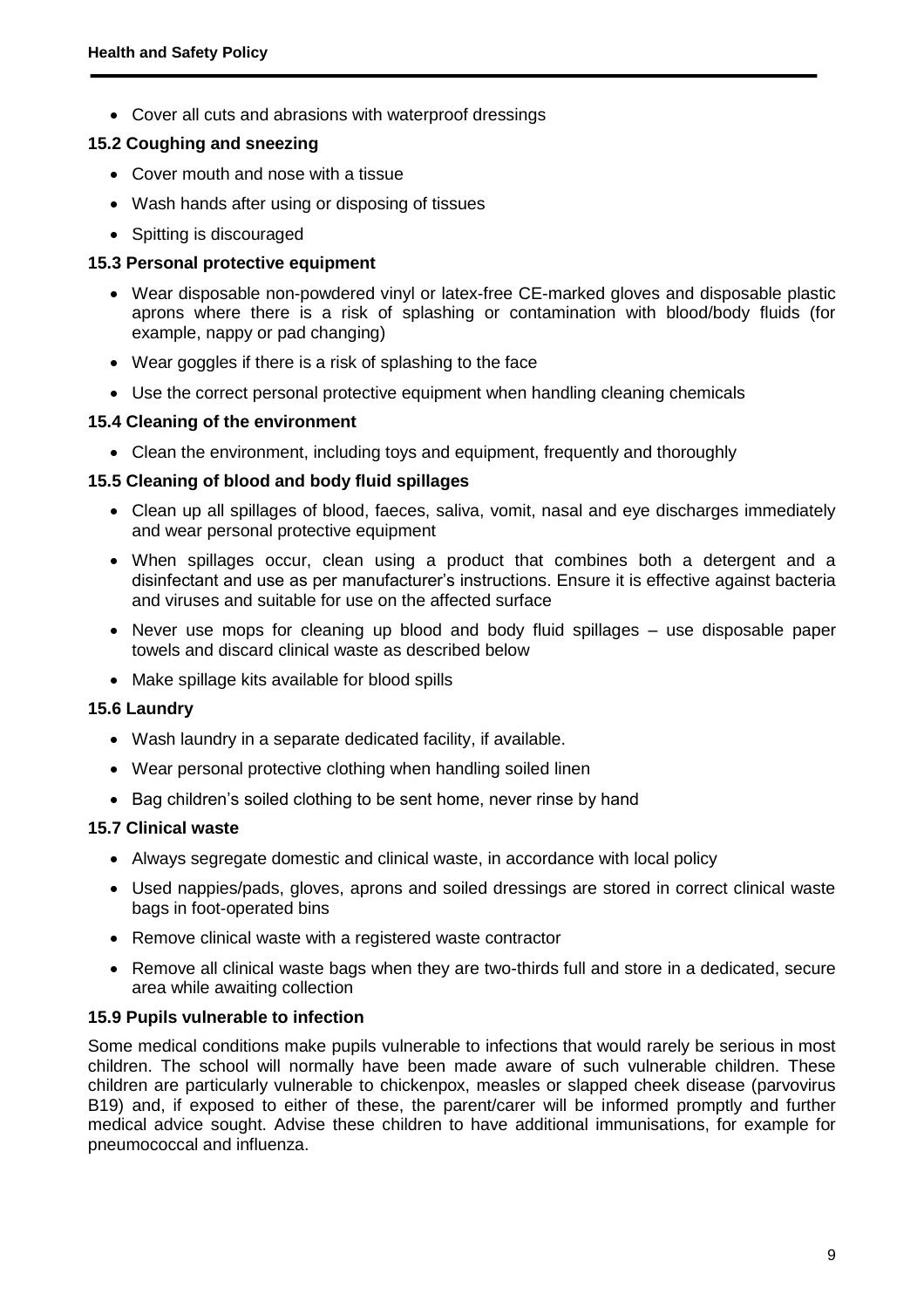#### **15.10 Exclusion periods for infectious diseases**

The school will follow recommended exclusion periods outlined by Public Health England, summarised in appendix 3.

In the event of an epidemic/pandemic, we will follow advice from Public Health England about the appropriate course of action.

#### **16. New and expectant mothers**

Risk assessments will be carried out whenever any employee or pupil notifies the school that they are pregnant.

Appropriate measures will be put in place to control risks identified. Some specific risks are summarised below:

- Chickenpox can affect the pregnancy if a woman has not already had the infection. Expectant mothers should report exposure to antenatal carer and GP at any stage of exposure. Shingles is caused by the same virus as chickenpox, so anyone who has not had chickenpox is potentially vulnerable to the infection if they have close contact with a case of shingles
- If a pregnant woman comes into contact with measles or German measles (rubella), she should inform her antenatal carer and GP immediately to ensure investigation
- Slapped cheek disease (parvovirus B19) can occasionally affect an unborn child. If exposed early in pregnancy (before 20 weeks), the pregnant woman should inform her antenatal care and GP as this must be investigated promptly

#### **17. Occupational stress**

We are committed to promoting high levels of health and wellbeing and recognise the importance of identifying and reducing workplace stressors through risk assessment.

Systems are in place within the school for responding to individual concerns and monitoring staff workloads.

#### **18. Accident reporting**

#### **18.1 Accident record book**

- An accident form will be completed as soon as possible after the accident occurs by the member of staff or first aider who deals with it. An accident form template can be found in appendix 2
- As much detail as possible will be supplied when reporting an accident
- Information about injuries will also be kept in the pupil's educational record
- Records held in the first aid and accident book will be retained by the school for a minimum of 3 years, in accordance with regulation 25 of the Social Security (Claims and Payments) Regulations 1979, and then securely disposed of.

#### **18.2 Reporting to the Health and Safety Executive**

The Office Manager/First Aider will keep a record of any accident which results in a reportable injury, disease, or dangerous occurrence as defined in the RIDDOR 2013 legislation (regulations 4, 5, 6 and 7).

The Office Manager/First Aider will report these to the Health and Safety Executive as soon as is reasonably practicable and in any event within 10 days of the incident.

Reportable injuries, diseases or dangerous occurrences include: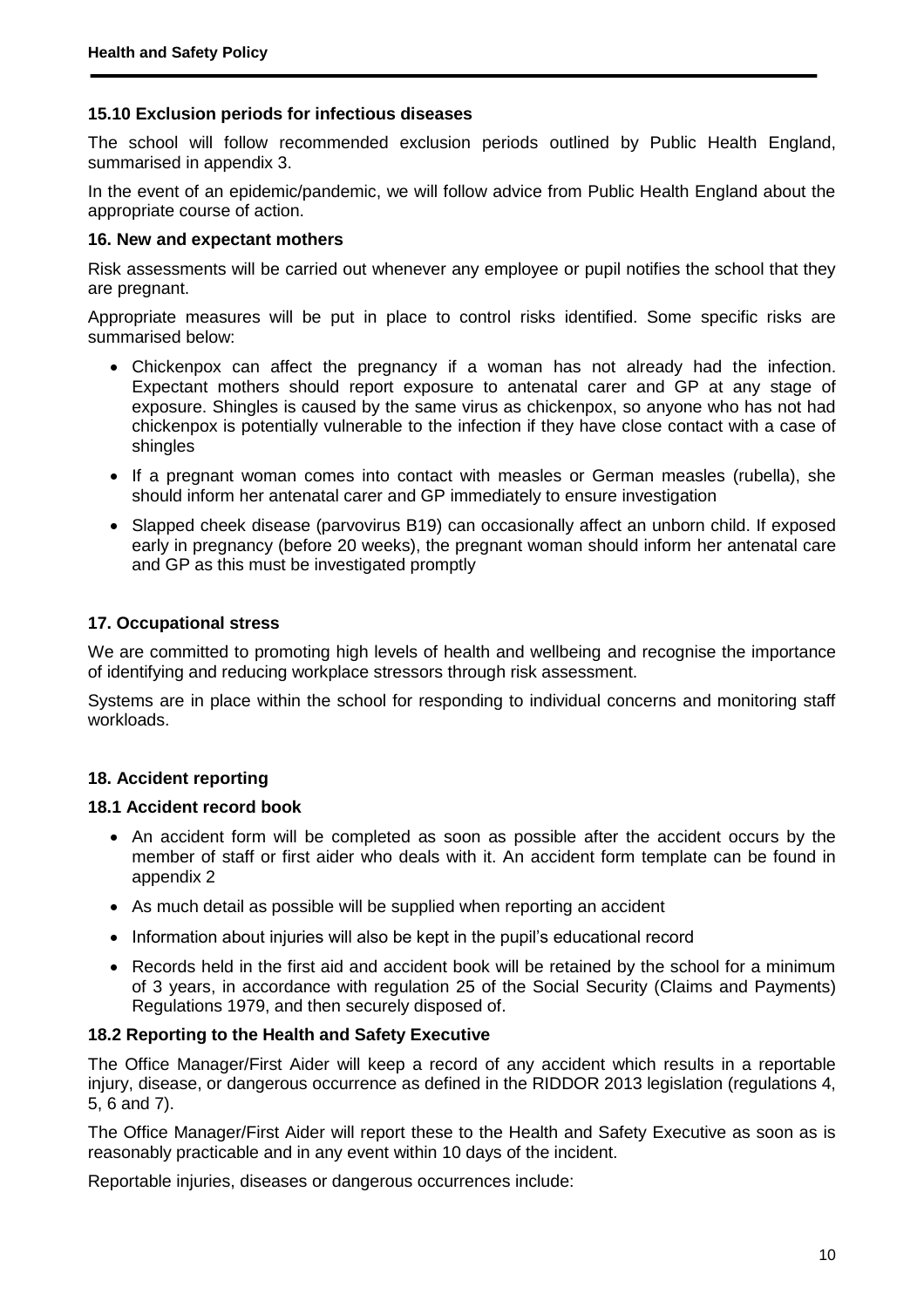- Death
- Specified injuries. These are:
	- o Fractures, other than to fingers, thumbs and toes
	- o Amputations
	- o Any injury likely to lead to permanent loss of sight or reduction in sight
	- $\circ$  Any crush injury to the head or torso causing damage to the brain or internal organs
	- o Serious burns (including scalding)
	- o Any scalping requiring hospital treatment
	- o Any loss of consciousness caused by head injury or asphyxia
	- o Any other injury arising from working in an enclosed space which leads to hypothermia or heat-induced illness, or requires resuscitation or admittance to hospital for more than 24 hours
- Injuries where an employee is away from work or unable to perform their normal work duties for more than 7 consecutive days
- Where an accident leads to someone being taken to hospital
- Where something happens that does not result in an injury, but could have done
- Near-miss events that do not result in an injury, but could have done. Examples of near-miss events relevant to schools include, but are not limited to:
	- o The collapse or failure of load-bearing parts of lifts and lifting equipment
	- o The accidental release of a biological agent likely to cause severe human illness
	- $\circ$  The accidental release or escape of any substance that may cause a serious injury or damage to health
	- o An electrical short circuit or overload causing a fire or explosion

Information on how to make a RIDDOR report is available here:

#### [How to make a RIDDOR report, HSE](http://www.hse.gov.uk/riddor/report.htm) http://www.hse.gov.uk/riddor/report.htm

#### **18.3 Notifying parents**

The Office Manager or Administrator will inform parents of any accident or injury sustained by a pupil, and any first aid treatment given, on the same day, or as soon as reasonably practicable.

#### **18.4 Reporting to Ofsted and child protection agencies**

The Headteacher will notify Ofsted of any serious accident, illness or injury to, or death of, a pupil while in the school's care. This will happen as soon as is reasonably practicable, and no later than 14 days after the incident.

The Headteacher will also notify Staffordshire Safeguarding Children Board (SSCB), First Response Team of any serious accident or injury to, or the death of, a pupil while in the school's care.

## **19. Training**

Our staff are provided with health and safety training as part of their induction process.

Staff who work in high risk environments, such as in science labs or with woodwork equipment, or work with pupils with special educational needs (SEN), are given additional health and safety training.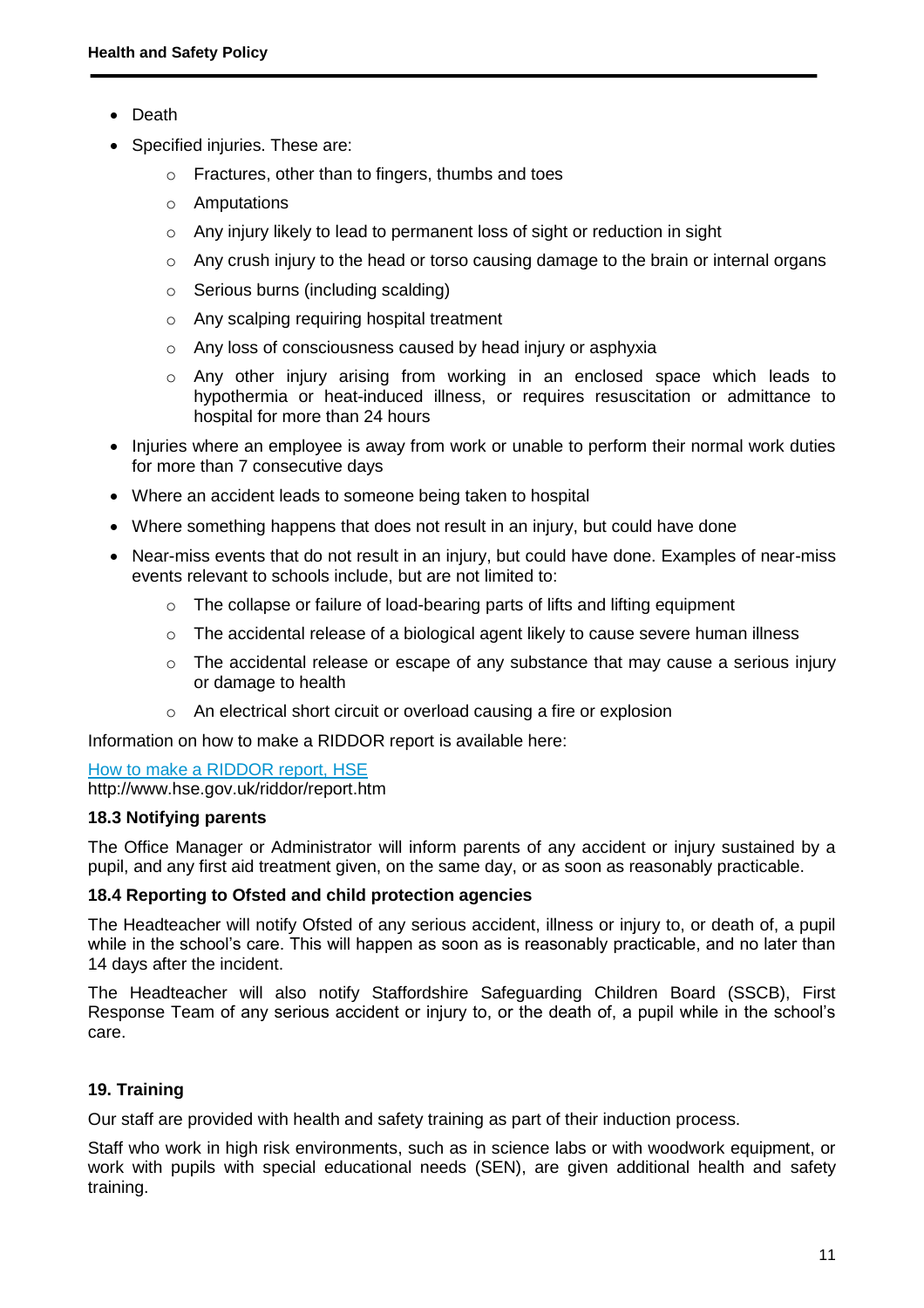# **20. Monitoring**

This policy will be reviewed by the Business manager/Headteacher annually.

At every review, the policy will be approved by the Directors of the Trust.

# **21. Links with other policies**

This health and safety policy links to the following policies:

- First aid
- Risk assessment
- Supporting pupils with medical conditions
- Accessibility plan

This information can be made available in a range of formats and languages, including Braille and large print. If this would be useful to you or someone you know, please contact your Directorate HR Unit.

A signed copy of this document is available from the office.

## **Version Control**

| Version | Date approved     | Changes                                                                | Reasons for alterations and<br>signature            |
|---------|-------------------|------------------------------------------------------------------------|-----------------------------------------------------|
|         | Dec 2020          | Changed Rob Salek to site<br>manager                                   | Appropriate for MPAT rather<br>than single schools. |
|         |                   | Changed bursar to business<br>manager                                  | Name change                                         |
|         |                   | Changed Key holder<br>section so not named<br>people in site security. | Appropriate for MPAT rather<br>than single schools. |
|         | <b>March 2021</b> | Added range of formats                                                 | Accessibility<br>F Biddle                           |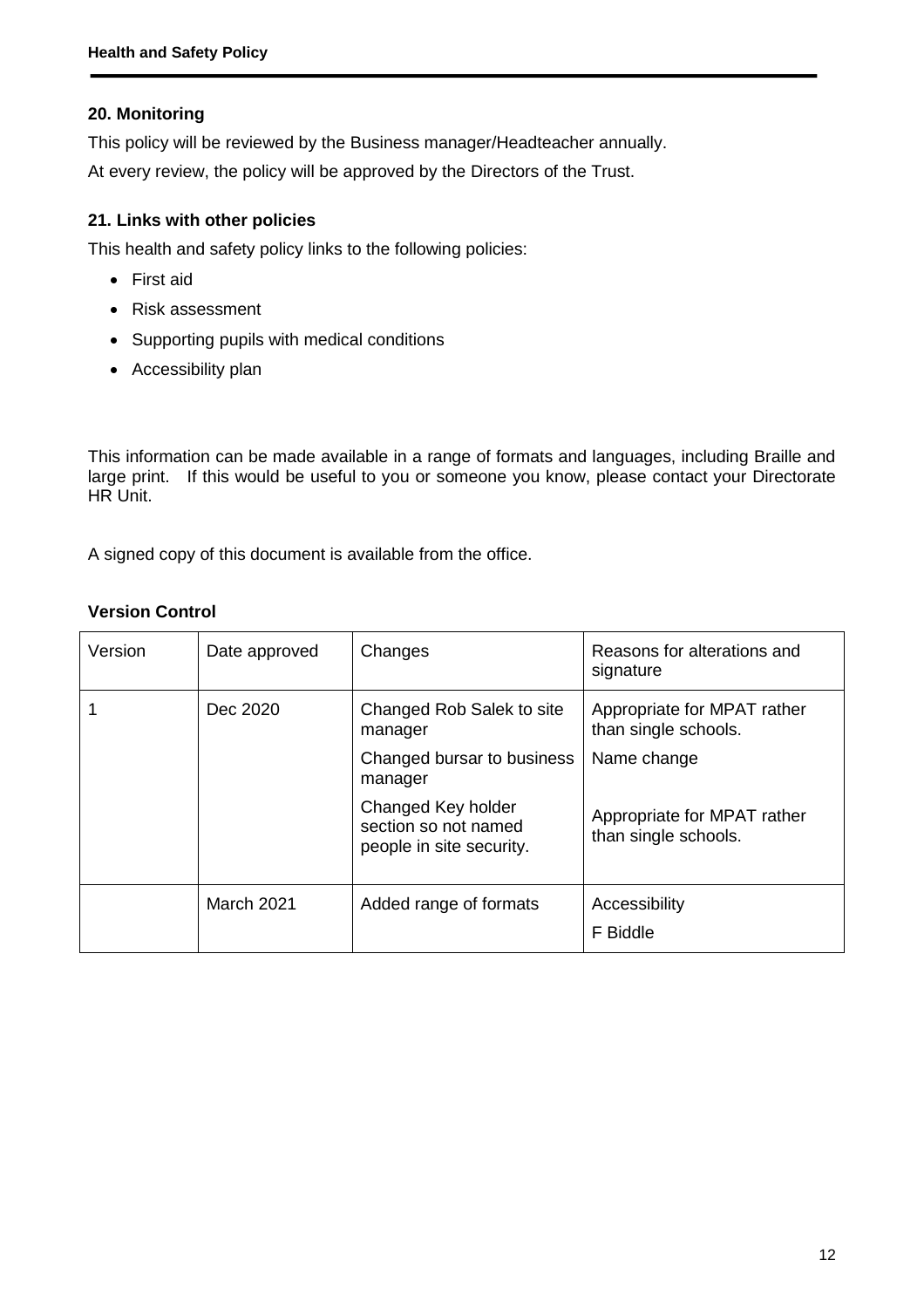# **Appendix 1. Fire safety checklist**

| <b>Issue to check</b>                                                                    | Yes/No |
|------------------------------------------------------------------------------------------|--------|
| Are fire regulations prominently displayed?                                              |        |
| fire-fighting equipment, including<br>fire<br>ls<br>blankets, in place?                  |        |
| Does fire-fighting equipment give details for<br>the type of fire it should be used for? |        |
| Are fire exits clearly labelled?                                                         |        |
| fire doors fitted with<br>self-closing<br>Are<br>mechanisms?                             |        |
| Are flammable materials stored away from<br>open flames?                                 |        |
| Do all staff and pupils understand what to do<br>in the event of a fire?                 |        |
| Can you easily hear the fire alarm from all<br>areas?                                    |        |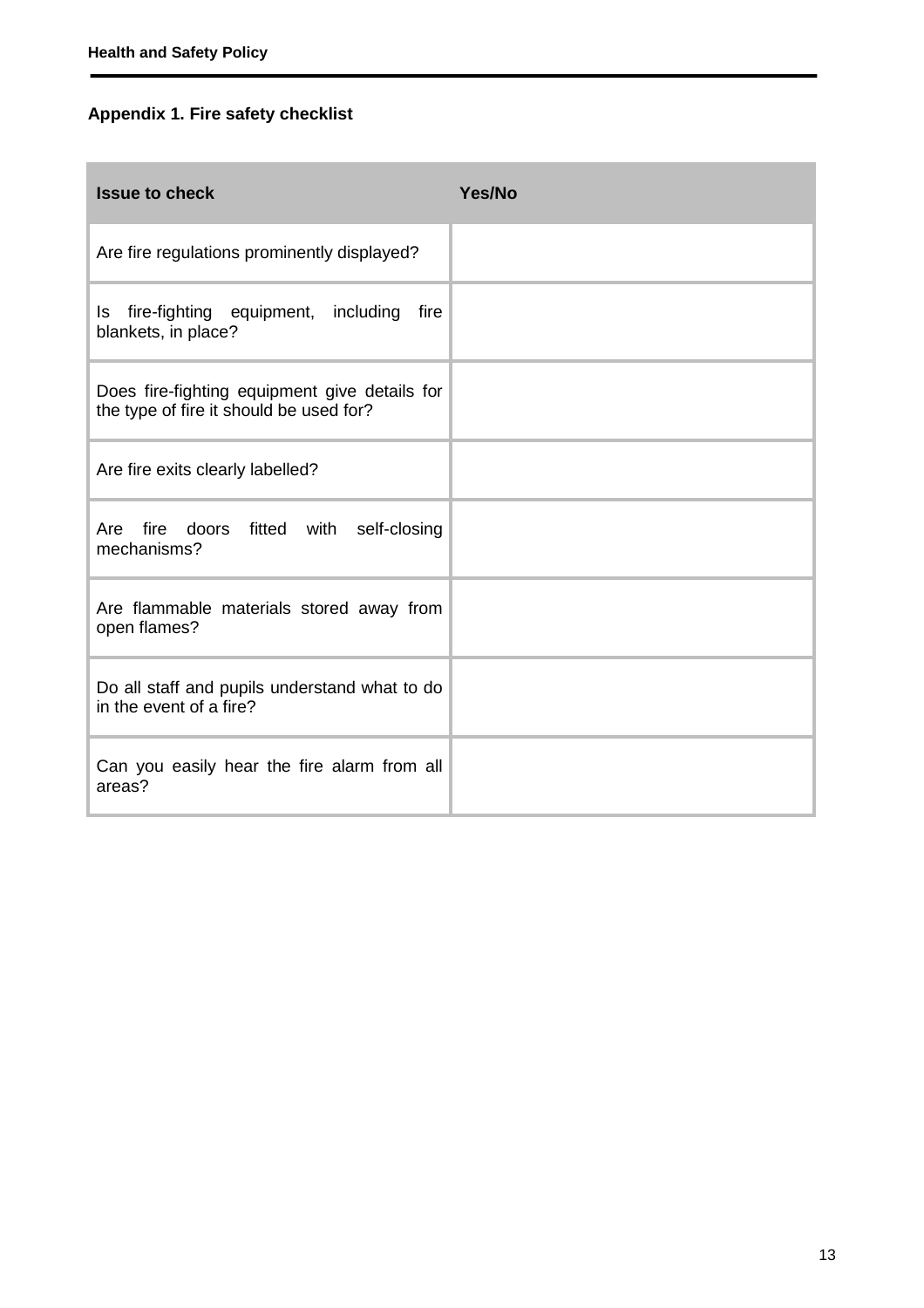| Appendix 2. Accident report           |                             |  |
|---------------------------------------|-----------------------------|--|
| Name of injured person                | Role/class                  |  |
| Date and time of incident             | <b>Location of incident</b> |  |
| <b>Incident details</b>               |                             |  |
|                                       |                             |  |
|                                       |                             |  |
| <b>Action taken</b>                   |                             |  |
|                                       |                             |  |
|                                       |                             |  |
| Follow-up action required             |                             |  |
|                                       |                             |  |
| Name of person attending the incident |                             |  |
| <b>Signature</b>                      | <b>Date</b>                 |  |
|                                       |                             |  |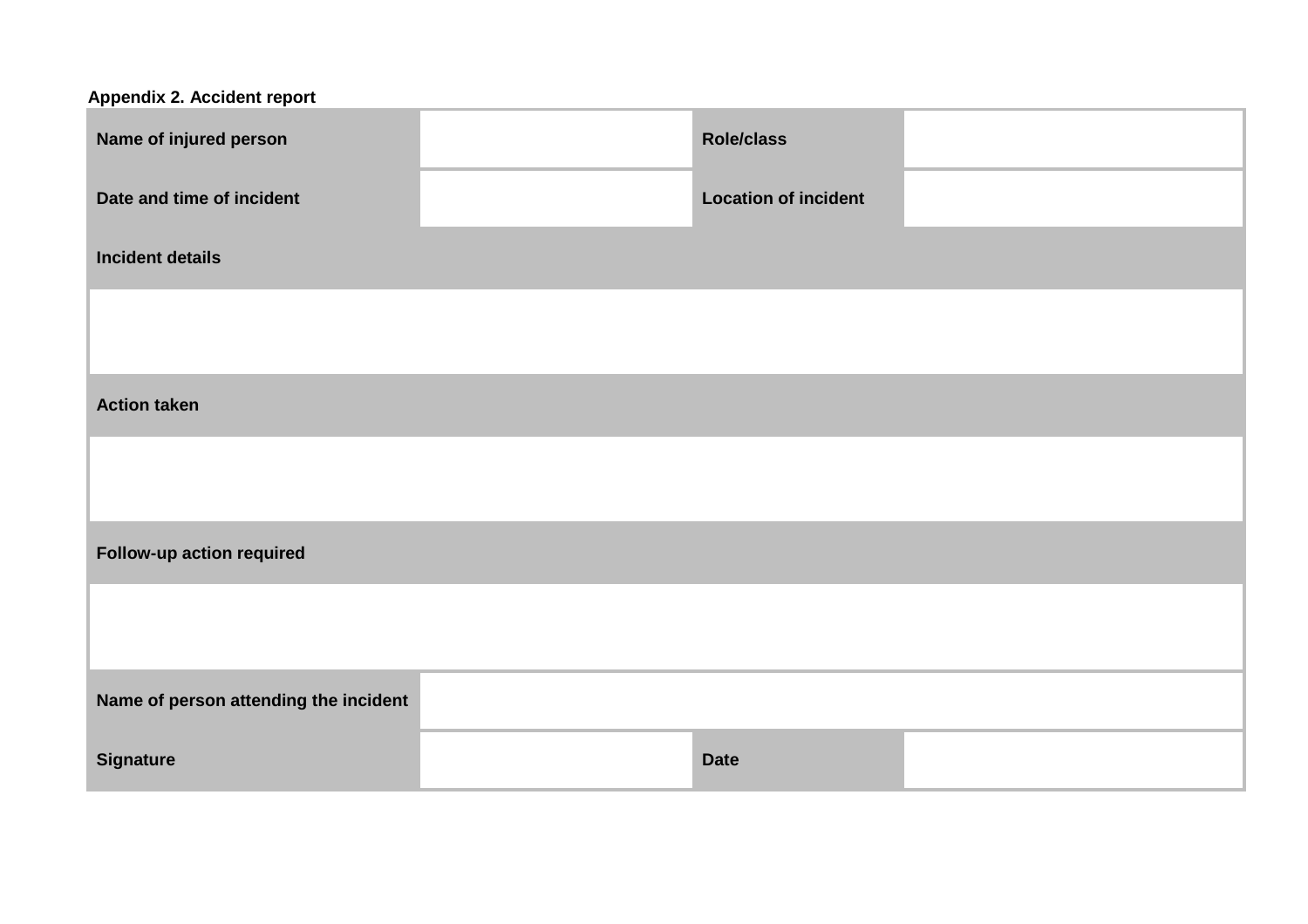### **Appendix 3. Recommended absence period for preventing the spread of infection**

This list of recommended absence periods for preventing the spread of infection is taken from non-statutory guidance for schools and other childcare [settings](https://www.gov.uk/government/uploads/system/uploads/attachment_data/file/522337/Guidance_on_infection_control_in_schools.pdf) from Public Health England (PHE).

#### **Rashes and skin infections**

| Infection or complaint                      | Recommended period to be kept away from Comments<br>school or nursery                                                                                                                                                                                                                |                                                                                                                                                                                                                                                                                                                                                                                                        |
|---------------------------------------------|--------------------------------------------------------------------------------------------------------------------------------------------------------------------------------------------------------------------------------------------------------------------------------------|--------------------------------------------------------------------------------------------------------------------------------------------------------------------------------------------------------------------------------------------------------------------------------------------------------------------------------------------------------------------------------------------------------|
| Athlete's foot                              | None                                                                                                                                                                                                                                                                                 | Athlete's foot is not a serious condition.<br>Treatment is<br>recommended.                                                                                                                                                                                                                                                                                                                             |
| <b>Chickenpox</b>                           | Until all vesicles have crusted over                                                                                                                                                                                                                                                 | Some medical conditions make children vulnerable to infections<br>that would rarely be serious in most children, these include those<br>being treated for leukaemia or other cancers. These children are<br>particularly vulnerable to chickenpox. Chickenpox can also affect<br>pregnancy if a woman has not already had the infection.                                                               |
| <b>Cold</b><br>(herpes<br>sores<br>simplex) | <b>None</b>                                                                                                                                                                                                                                                                          | Avoid kissing and contact with the sores. Cold sores are<br>generally mild and self-limiting.                                                                                                                                                                                                                                                                                                          |
| <b>Covid 19/Coronavirus</b>                 | Any suspected cases should self-isolate at home<br>and seek a Covid 19 test. Once a case is confirmed<br>the school should be immediately notified to allow<br>the appropriate action to be taken. (Please see $\parallel$<br>Covid 19 Risk assessments and management<br>documents) | Covid 19 is a highly infectious virus that causes a range of<br>symptoms including a high temperature, continuous cough, loss<br>of smell and/or taste. There are other symptoms such as rashes<br>and gastrointestinal symptoms that may present. Full PPE needs<br>to be worn by any member of staff dealing with a suspected case<br>of Covid 19. Excellent cleanliness and regular sanitisation of |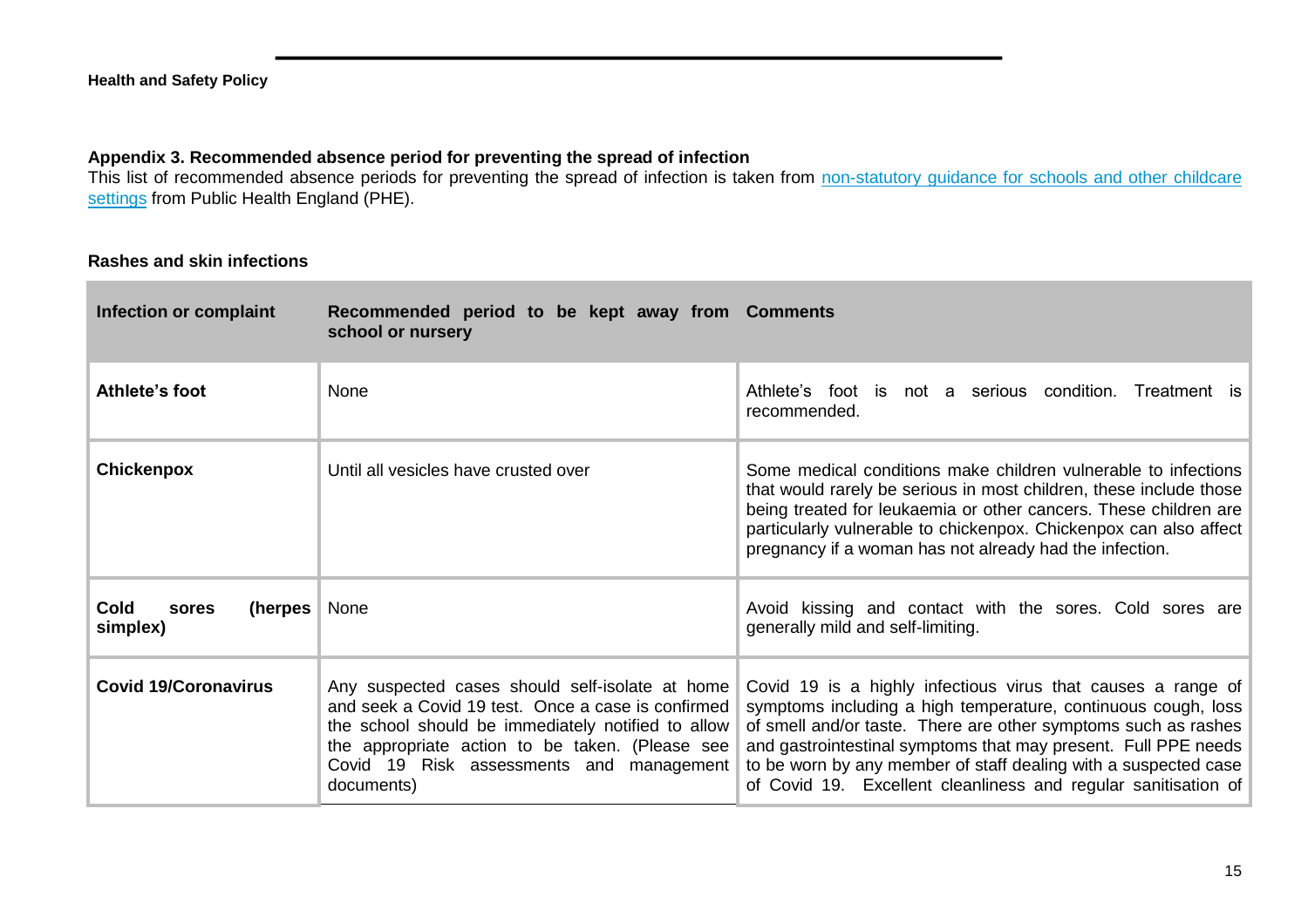| <b>Health and Safety Policy</b> |                                                                                          |                                                                                                                                                                                                                                                                                                                                                                                                                                                                                                                |
|---------------------------------|------------------------------------------------------------------------------------------|----------------------------------------------------------------------------------------------------------------------------------------------------------------------------------------------------------------------------------------------------------------------------------------------------------------------------------------------------------------------------------------------------------------------------------------------------------------------------------------------------------------|
|                                 |                                                                                          | working areas is essential.                                                                                                                                                                                                                                                                                                                                                                                                                                                                                    |
| German<br>measles<br>(rubella)* | Four days from onset of rash (as per "Green Book")                                       | Preventable by immunisation (MMR x2 doses). If a pregnant<br>woman comes into contact with German measles she should<br>inform her GP and antenatal carer immediately to ensure<br>investigation.                                                                                                                                                                                                                                                                                                              |
| Hand, foot and mouth            | None                                                                                     |                                                                                                                                                                                                                                                                                                                                                                                                                                                                                                                |
| Impetigo                        | Until lesions are crusted and healed, or 48 hours<br>after starting antibiotic treatment | Antibiotic treatment speeds healing and reduces the infectious<br>period.                                                                                                                                                                                                                                                                                                                                                                                                                                      |
| Measles*                        | Four days from onset of rash                                                             | Preventable by immunisation (MMR x2 doses). Some medical<br>conditions make children vulnerable to infections that would<br>rarely be serious in most children, these include those being<br>treated for leukaemia or other cancers. These children are<br>particularly vulnerable to measles. Measles during pregnancy<br>can result in early delivery or even loss of the baby. If a pregnant<br>woman is exposed she should immediately inform whoever is<br>giving antenatal care to ensure investigation. |
| <b>Molluscum contagiosum</b>    | None                                                                                     | A self-limiting condition.                                                                                                                                                                                                                                                                                                                                                                                                                                                                                     |
| Ringworm                        | Exclusion not usually required                                                           | Treatment is required.                                                                                                                                                                                                                                                                                                                                                                                                                                                                                         |
| Roseola (infantum)              | None                                                                                     |                                                                                                                                                                                                                                                                                                                                                                                                                                                                                                                |
| <b>Scabies</b>                  | Child can return after first treatment                                                   | Household and close contacts require treatment.                                                                                                                                                                                                                                                                                                                                                                                                                                                                |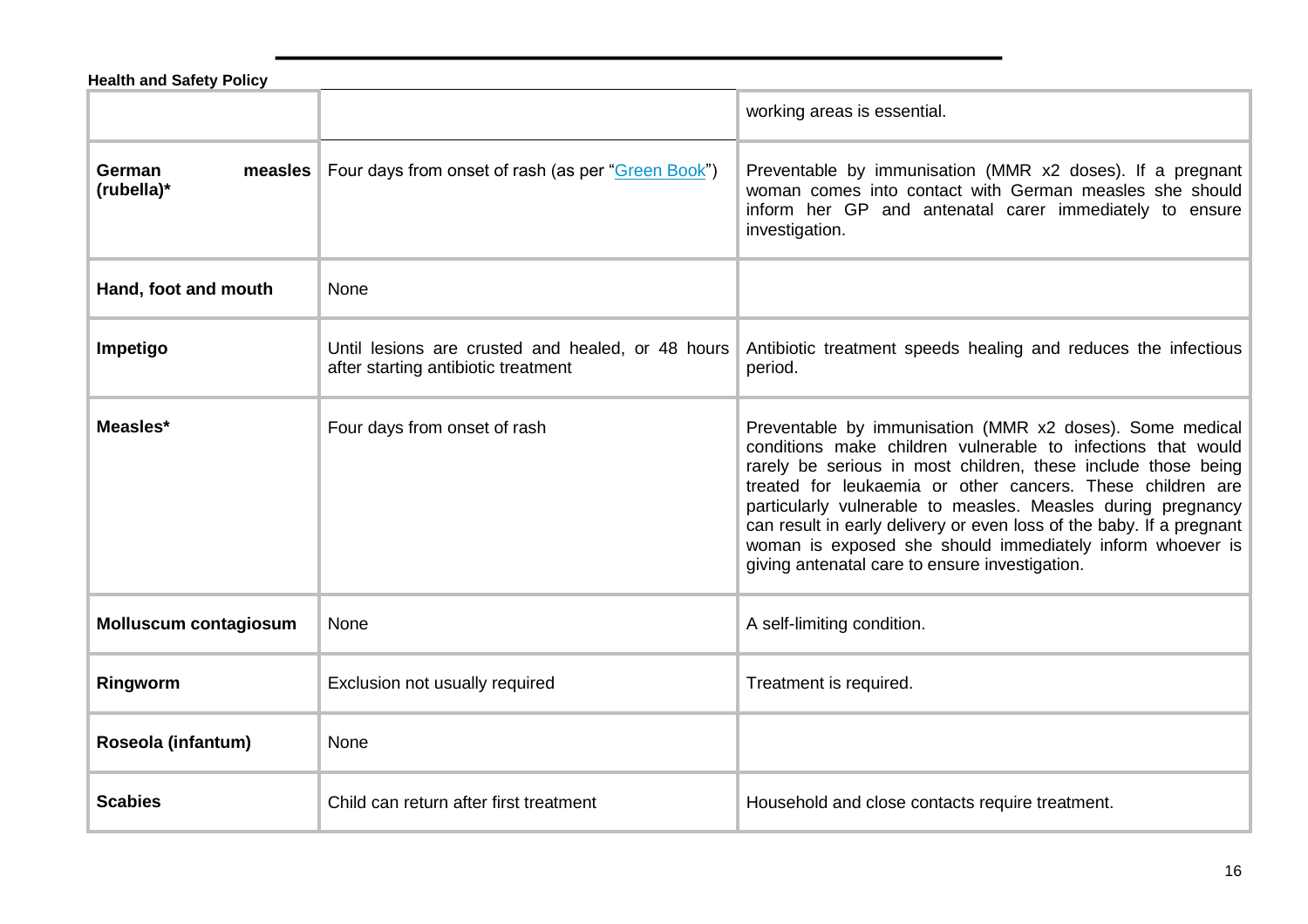| <b>Health and Safety Policy</b>                                          |                                                                              |                                                                                                                                                                                                                                                                                                                                                                                                                                                                                                                                             |
|--------------------------------------------------------------------------|------------------------------------------------------------------------------|---------------------------------------------------------------------------------------------------------------------------------------------------------------------------------------------------------------------------------------------------------------------------------------------------------------------------------------------------------------------------------------------------------------------------------------------------------------------------------------------------------------------------------------------|
| Scarlet fever*                                                           | Child can return 24 hours after starting appropriate<br>antibiotic treatment | Antibiotic treatment is recommended for the affected child.                                                                                                                                                                                                                                                                                                                                                                                                                                                                                 |
| <b>Slapped</b><br>cheek<br>syndrome/fifth<br>disease<br>(parvovirus B19) | None (once rash has developed)                                               | Some medical conditions make children vulnerable to infections<br>that would rarely be serious in most children, these include those<br>being treated for leukaemia or other cancers. These children are<br>particularly vulnerable to parvovirus B19. Slapped cheek disease<br>(parvovirus B19) can occasionally affect an unborn child. If<br>exposed early in pregnancy (before 20 weeks), inform whoever is<br>giving antenatal care as this must be investigated promptly.                                                             |
| <b>Shingles</b>                                                          | Exclude only if rash is weeping and cannot be<br>covered                     | Can cause chickenpox in those who are not immune, i.e. have<br>not had chickenpox. It is spread by very close contact and touch.<br>If further information is required, contact your local PHE centre.<br>Some medical conditions make children vulnerable to infections<br>that would rarely be serious in most children, these include those<br>being treated for leukaemia or other cancers. These children are<br>particularly vulnerable to shingles. Shingles can also affect<br>pregnancy if a woman has not already had chickenpox. |
| <b>Warts and verrucae</b>                                                | None                                                                         | Verrucae should be covered in swimming pools, gymnasiums<br>and changing rooms.                                                                                                                                                                                                                                                                                                                                                                                                                                                             |

# **Diarrhoea and vomiting illness**

m.

| Infection or complaint | Recommended period to be kept away from Comments<br>school or nursery                        |
|------------------------|----------------------------------------------------------------------------------------------|
|                        | <b>Diarrhoea and/or vomiting</b> $\vert$ 48 hours from last episode of diarrhoea or vomiting |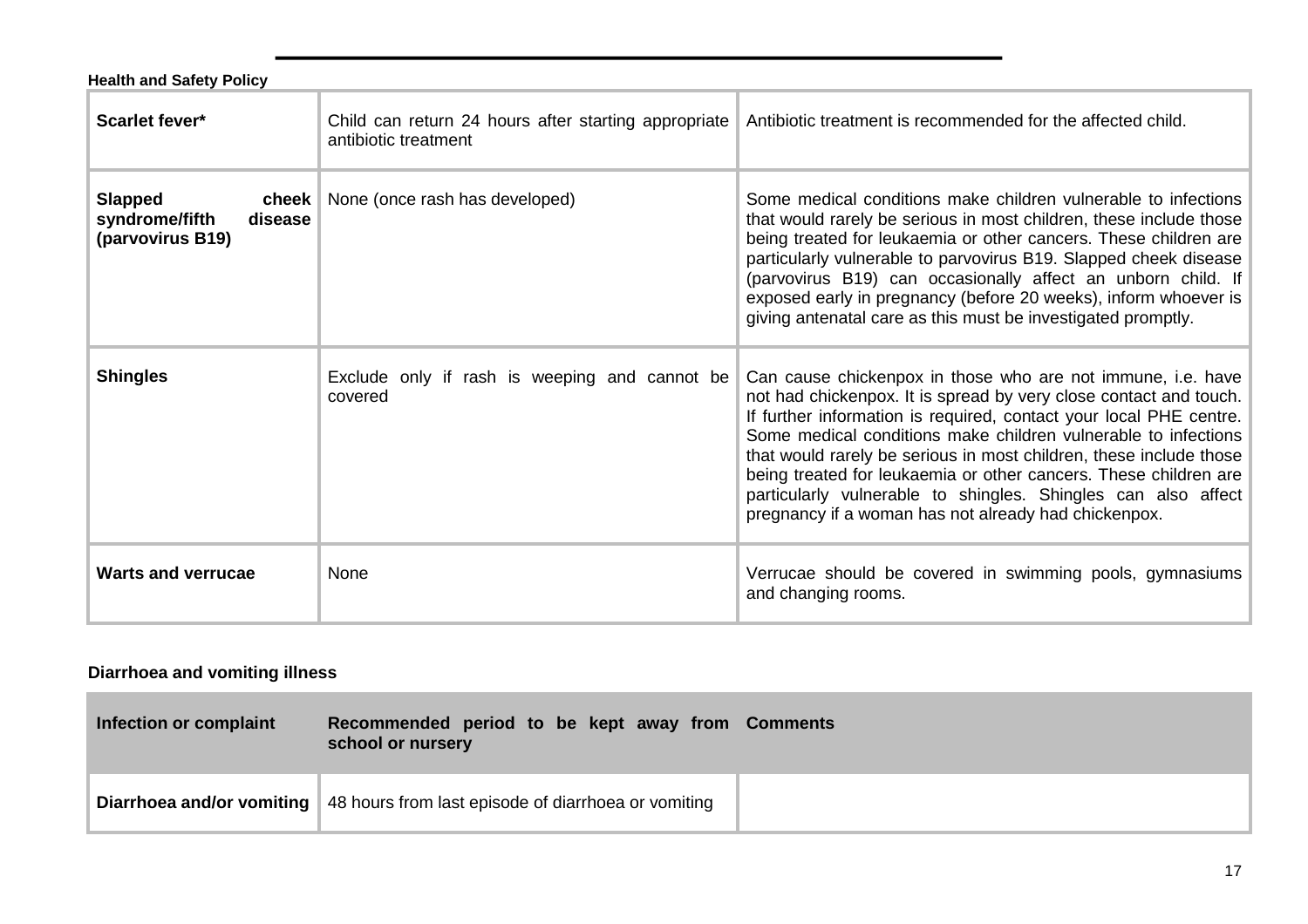| <b>Health and Safety Policy</b>                                                                   |                                                                                                                                                                     |                                                                                                                                                                                                                                                                                                                                                                                                                  |
|---------------------------------------------------------------------------------------------------|---------------------------------------------------------------------------------------------------------------------------------------------------------------------|------------------------------------------------------------------------------------------------------------------------------------------------------------------------------------------------------------------------------------------------------------------------------------------------------------------------------------------------------------------------------------------------------------------|
| E. coli 0157 VTEC<br>[and<br>Typhoid*<br>(enteric<br>paratyphoid*]<br>fever) Shigella (dysentery) | Should be excluded for 48 hours from the last<br>episode of diarrhoea. Further exclusion may be<br>required for some children until they are no longer<br>excreting | Further exclusion is required for children aged 5 years or younger<br>and those who have difficulty in adhering to hygiene practices.<br>Children in these categories should be excluded until there is<br>evidence of microbiological clearance. This guidance may also<br>apply to some contacts who may also require microbiological<br>clearance. Please consult your local PHE centre for further<br>advice |
| <b>Cryptosporidiosis</b>                                                                          | Exclude for 48 hours from the last episode of<br>diarrhoea                                                                                                          | Exclusion from swimming is advisable for two weeks after the<br>diarrhoea has settled                                                                                                                                                                                                                                                                                                                            |

# **Respiratory infections**

m.

| Infection or complaint | Recommended period to be kept away from Comments<br>school or nursery |                                                                                                                                                                                                                                                                                                              |
|------------------------|-----------------------------------------------------------------------|--------------------------------------------------------------------------------------------------------------------------------------------------------------------------------------------------------------------------------------------------------------------------------------------------------------|
| Flu (influenza)        | Until recovered                                                       | Some medical conditions make children vulnerable to infections<br>that would rarely be serious in most children, these include those<br>being treated for leukaemia or other cancers. It may be advisable<br>for these children to have additional immunisations, for example<br>pneumococcal and influenza. |
| Tuberculosis*          | Always consult your local PHE centre                                  | Some medical conditions make children vulnerable to infections<br>that would rarely be serious in most children, these include those<br>being treated for leukaemia or other cancers. It may be advisable<br>for these children to have additional immunisations, for example<br>pneumococcal and influenza. |
| Whooping cough*        |                                                                       | Five days from starting antibiotic treatment, or 21   Preventable by vaccination. After treatment, non-infectious                                                                                                                                                                                            |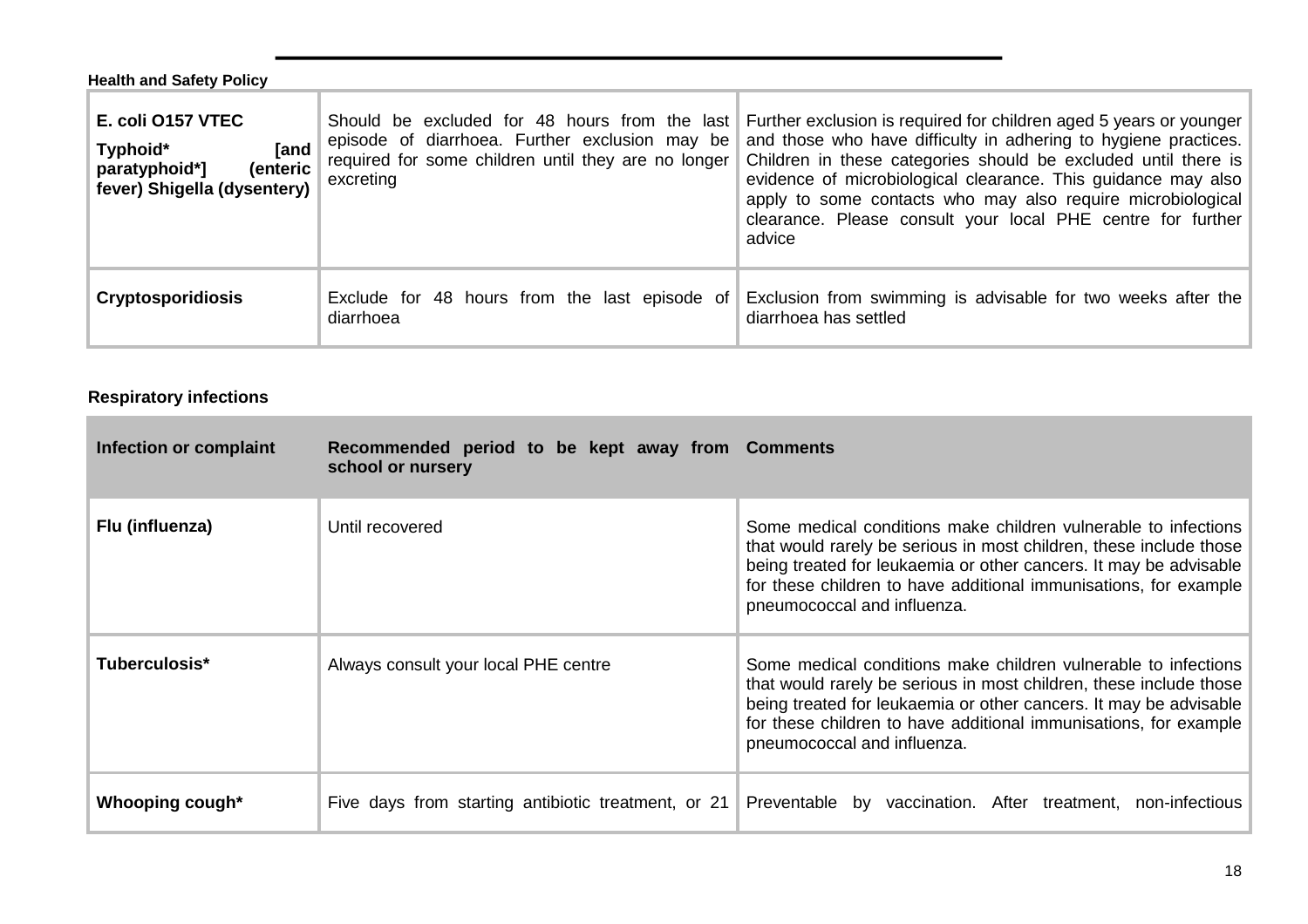| <b>Health and Safety Policy</b> |                                                       |                                                                                                             |
|---------------------------------|-------------------------------------------------------|-------------------------------------------------------------------------------------------------------------|
|                                 | days from onset of illness if no antibiotic treatment | coughing may continue for many weeks. Your local PHE centre<br>will organise any contact tracing necessary. |

**Other infections**

**COL** 

| Infection or complaint     | Recommended period to be kept away from Comments<br>school or nursery                                  |                                                                                                                                                                                                                                                                                                                                                                                                                  |
|----------------------------|--------------------------------------------------------------------------------------------------------|------------------------------------------------------------------------------------------------------------------------------------------------------------------------------------------------------------------------------------------------------------------------------------------------------------------------------------------------------------------------------------------------------------------|
| <b>Conjunctivitis</b>      | None                                                                                                   | If an outbreak/cluster occurs, consult your local PHE centre.                                                                                                                                                                                                                                                                                                                                                    |
| Diphtheria*                | Exclusion is essential. Always consult with your local<br><b>HPT</b>                                   | Family contacts must be excluded until cleared to return by your<br>local PHE centre. Preventable by vaccination. Your local PHE<br>centre will organise any contact tracing necessary.                                                                                                                                                                                                                          |
| <b>Glandular fever</b>     | None                                                                                                   |                                                                                                                                                                                                                                                                                                                                                                                                                  |
| <b>Head lice</b>           | None                                                                                                   | Treatment is recommended only in cases where live lice have<br>been seen.                                                                                                                                                                                                                                                                                                                                        |
| <b>Hepatitis A*</b>        | Exclude until seven days after onset of jaundice (or<br>seven days after symptom onset if no jaundice) | In an outbreak of hepatitis A, your local PHE centre will advise on<br>control measures.                                                                                                                                                                                                                                                                                                                         |
| Hepatitis B*, C*, HIV/AIDS | None                                                                                                   | Hepatitis B and C and HIV are bloodborne viruses that are not<br>infectious through casual contact. All spillages of blood should be<br>cleaned up immediately (always wear PPE). When spillages<br>occur, clean using a product that combines both a detergent and<br>a disinfectant. Use as per manufacturer's instructions and ensure<br>it is effective against bacteria and viruses and suitable for use on |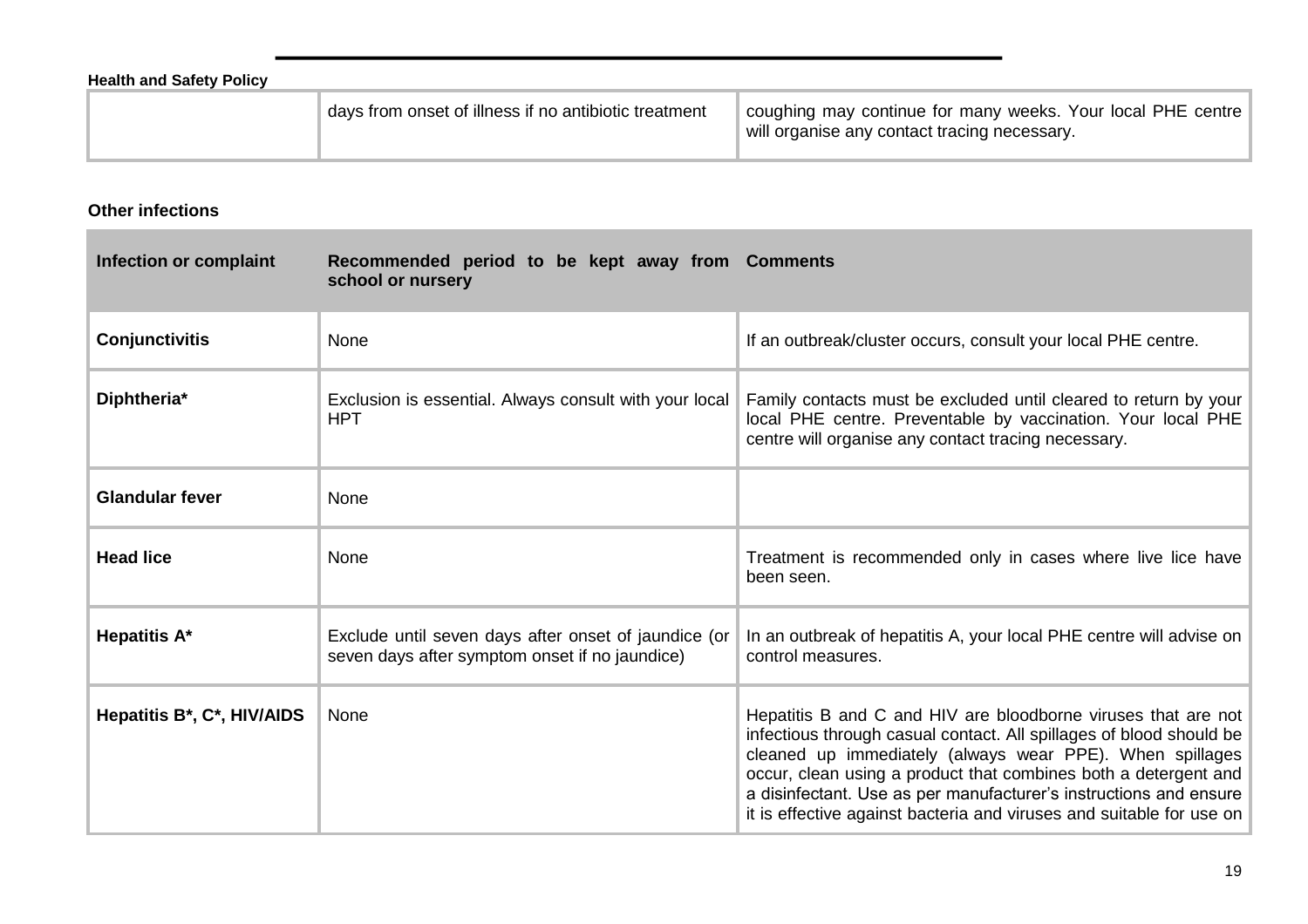#### **Health and Safety Policy**

|                                            |                                                     | the affected surface. Never use mops for cleaning up blood and<br>body fluid spillages - use disposable paper towels and discard<br>clinical waste as described below. A spillage kit should be<br>available for blood spills.                                                                                                     |
|--------------------------------------------|-----------------------------------------------------|------------------------------------------------------------------------------------------------------------------------------------------------------------------------------------------------------------------------------------------------------------------------------------------------------------------------------------|
| Meningococcal<br>meningitis*/ septicaemia* | Until recovered                                     | Meningitis C is preventable by vaccination There is no reason to<br>exclude siblings or other close contacts of a case. In case of an<br>outbreak, it may be necessary to provide antibiotics with or<br>without meningococcal vaccination to close school contacts. Your<br>local PHE centre will advise on any action is needed. |
| Meningitis* due to other<br>bacteria       | Until recovered                                     | pneumococcal meningitis are preventable by<br>Hib and<br>vaccination. There is no reason to exclude siblings or other close<br>contacts of a case. Your local PHE centre will give advice on any<br>action needed.                                                                                                                 |
| Meningitis viral*                          | None                                                | Milder illness. There is no reason to exclude siblings and other<br>close contacts of a case. Contact tracing is not required.                                                                                                                                                                                                     |
| <b>MRSA</b>                                | None                                                | Good hygiene, in particular handwashing and environmental<br>cleaning, are important to minimise any danger of spread. If<br>further information is required, contact your local PHE centre.                                                                                                                                       |
| Mumps*                                     | Exclude child for five days after onset of swelling | Preventable by vaccination                                                                                                                                                                                                                                                                                                         |
| <b>Threadworms</b>                         | None                                                | Treatment is recommended for the child and household contacts.                                                                                                                                                                                                                                                                     |
| <b>Tonsillitis</b>                         | None                                                | There are many causes, but most cases are due to viruses and<br>do not need an antibiotic.                                                                                                                                                                                                                                         |